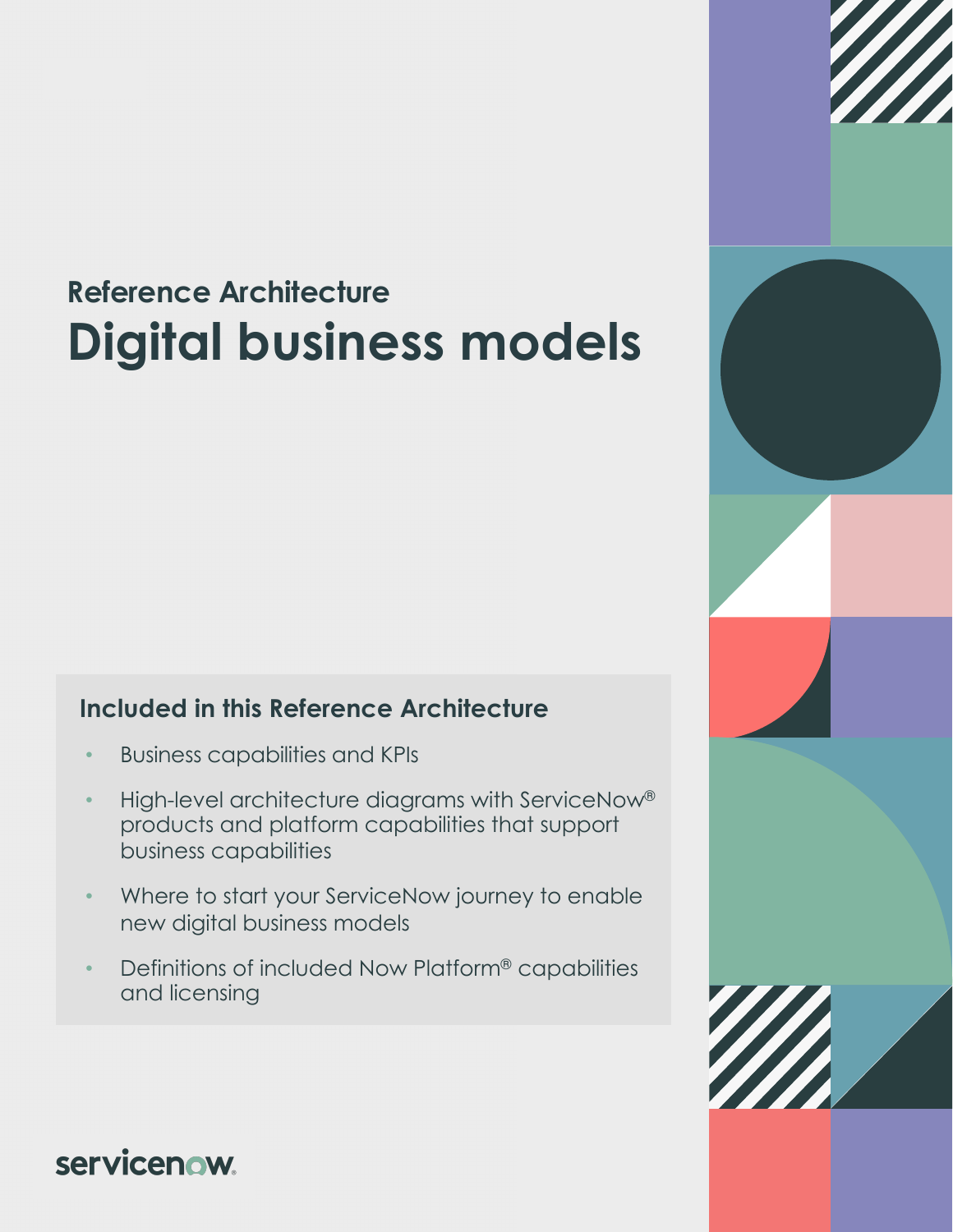### **Business capabilities and key performance indicators (KPIs)**

These business capabilities transform the customer experience and supporting KPIs. View the highlevel ServiceNow product architecture associated with each business capability by clicking the listed business capability.

| <b>Business capability</b>                                      | <b>Example KPI</b>                                                                                                                                     |
|-----------------------------------------------------------------|--------------------------------------------------------------------------------------------------------------------------------------------------------|
| Enable a direct to consumer business model                      | Increase in (end) customer satisfaction<br>$\bullet$<br>Increase in asset uptime<br>Decrease issue resolution time<br>$\bullet$<br>Increase in revenue |
| Enable new/advanced service models                              | Increase in revenue<br>$\bullet$<br>Increase in customer satisfaction and/or<br>$\bullet$<br>retention<br>• Increase in asset uptime                   |
| Accelerate delivery and support of digitized<br>business models | Decrease in issue resolution time<br>$\bullet$<br>Increase in customer satisfaction                                                                    |

### **Where to start**

Your organization's journey toward digital transformation is unique. Work with your ServiceNow Sales or Customer Success team or a ServiceNow certified partner to determine the business capabilities that best align with your journey and create an implementation and readiness plan based on your goals and environment.

Here are some resources to support the planning process:

- 1. These reference architecture diagrams outline the ServiceNow products and platform capabilities that align with each business capabilities. This will help you to determine the platform capabilities you'll need to plan your implementation. The platform capabilities for your implementation may vary depending on your organization's goals and current environment.
- 2. Our [Transformational Insight](https://www.servicenow.com/content/dam/servicenow-assets/public/en-us/doc-type/success/transformation/digital-business-models.pdf) provides guidance on how to prepare for the people and process impact of your ServiceNow implementation.
- 3. The [Customer Success Center](https://www.servicenow.com/success.html) provides leading practices for the ServiceNow products associated with business capabilities listed in this document, as well as additional ServiceNow self-service content.
- 4. [Now Create](https://nowlearning.service-now.com/nowcreate) Success Packs provide product implementation guidance.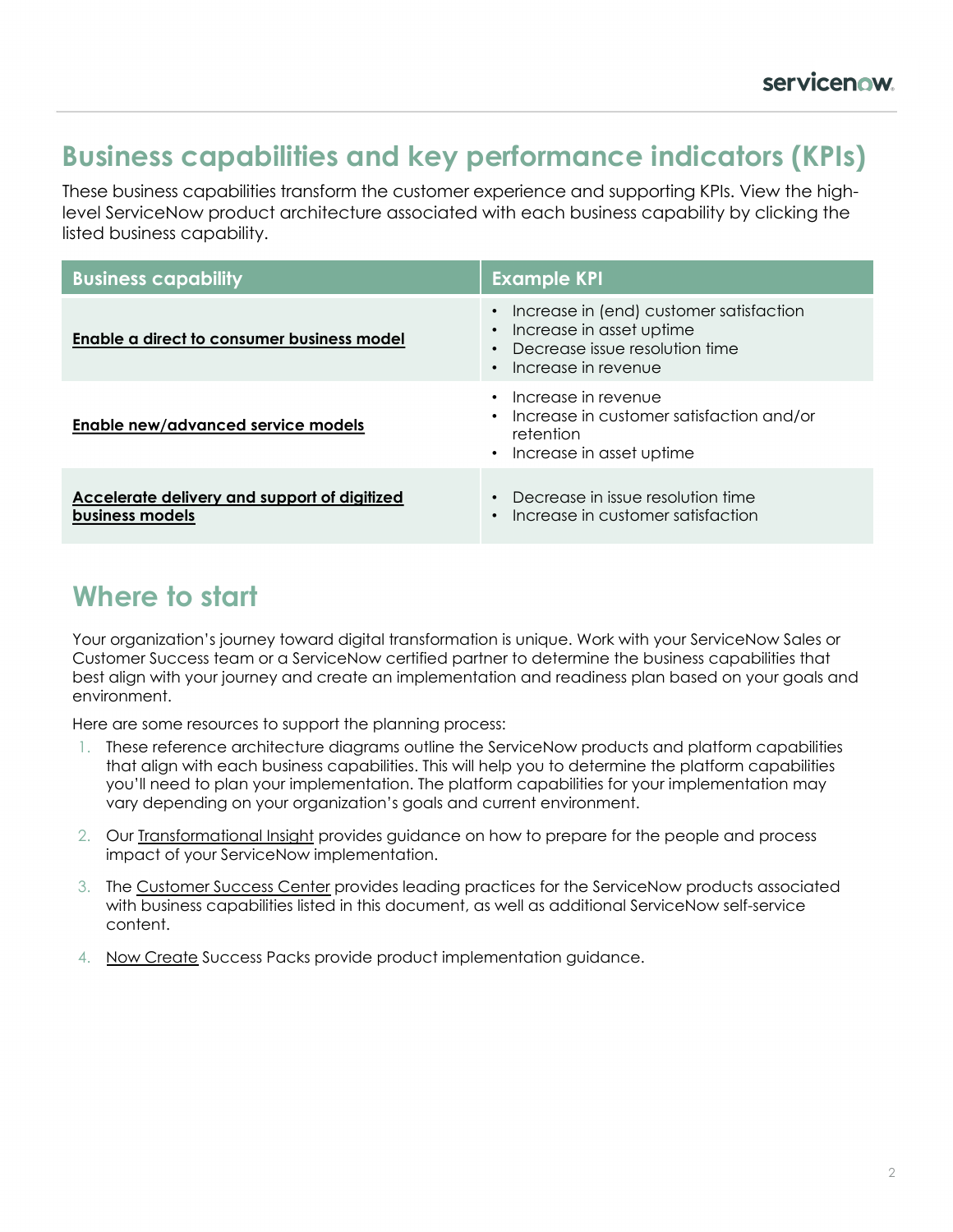#### <span id="page-2-0"></span>**Business capability #1 Enable a direct-to-consumer business model**

These ServiceNow products and capabilities enable direct engagement with consumers and improve service operations.

ServiceNow licenses:

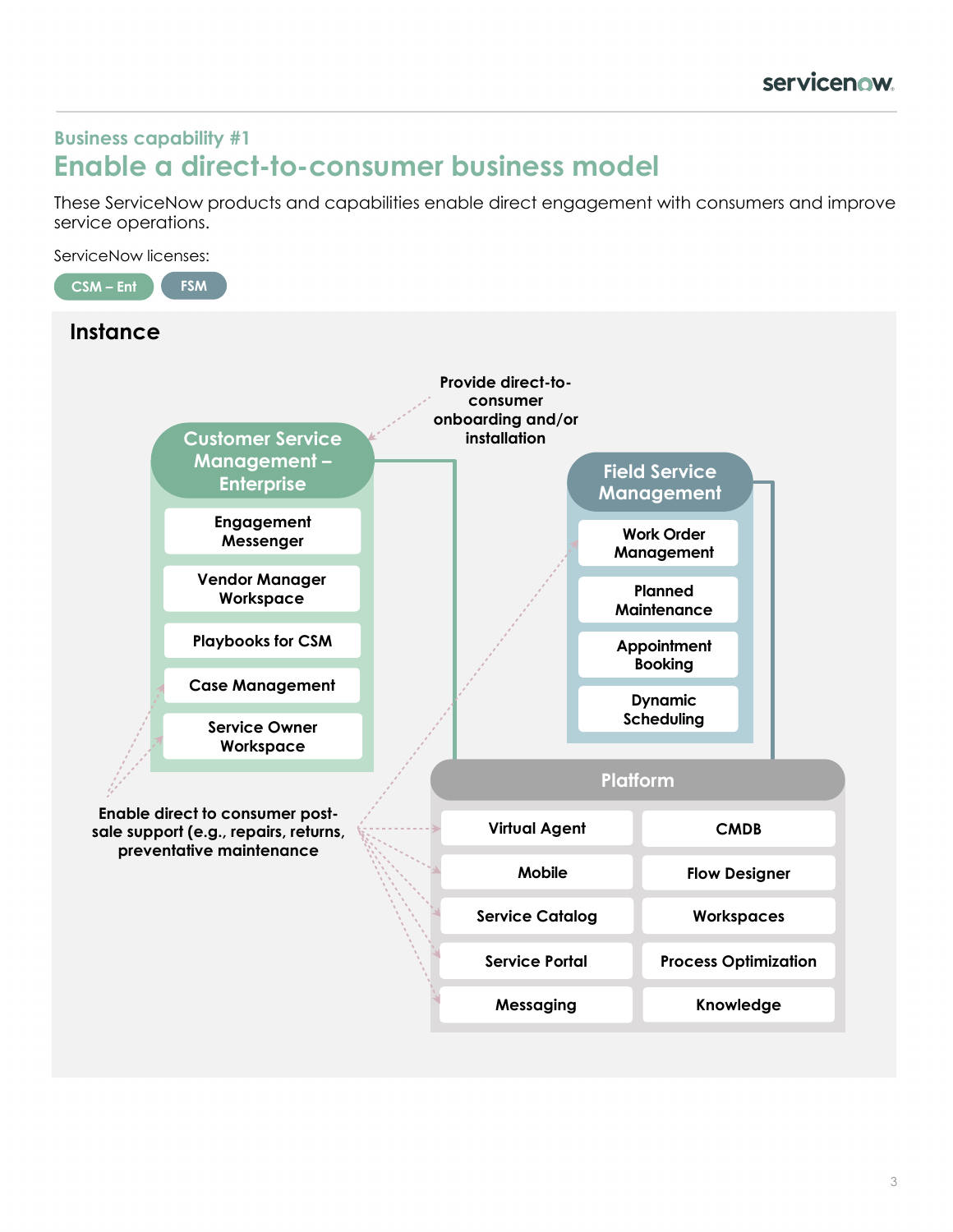#### <span id="page-3-0"></span>**Business capability #2 Enable new/advanced service models**

These ServiceNow products and capabilities enable monitoring customer products and services and identifying issues proactively.

ServiceNow licenses:

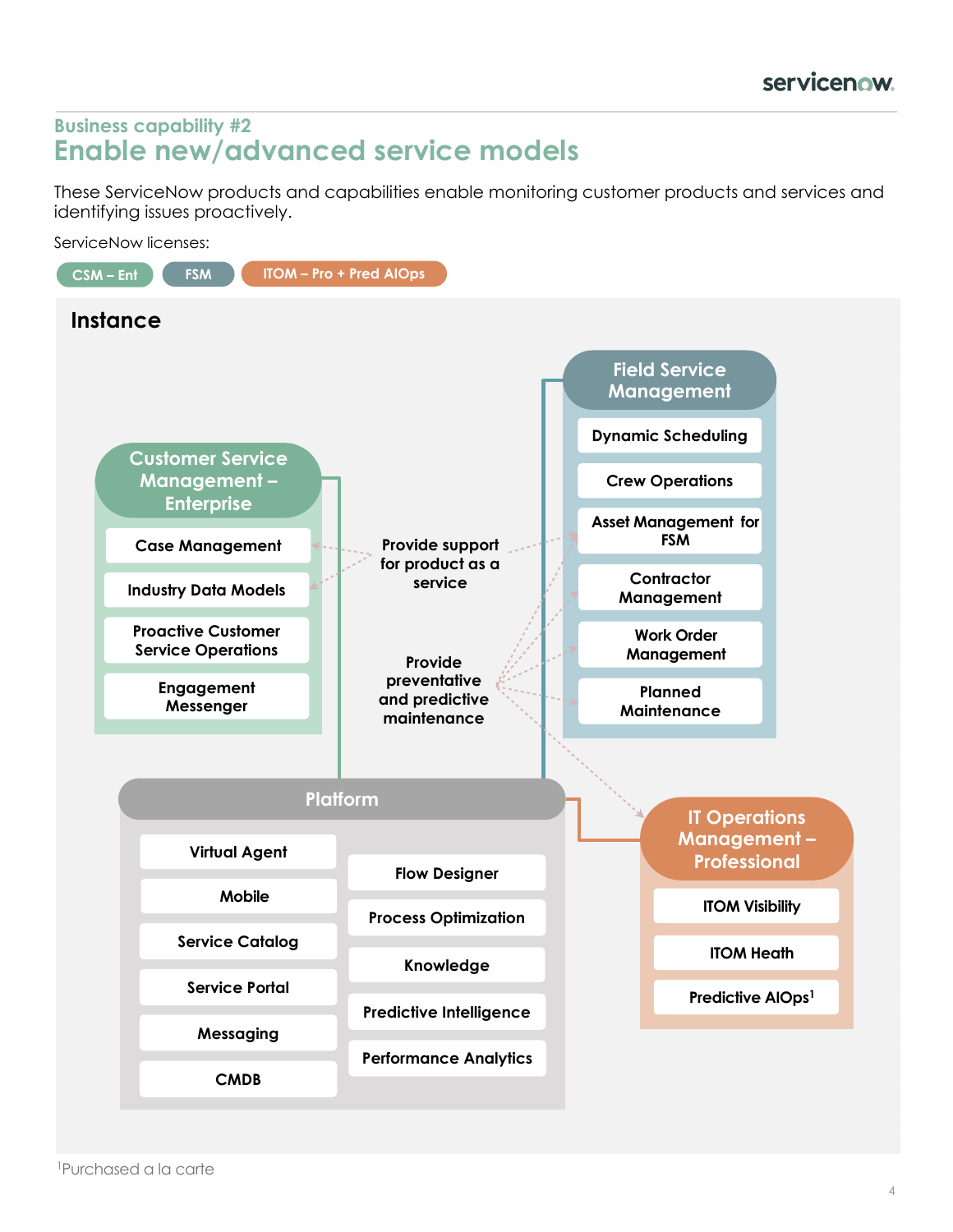#### <span id="page-4-0"></span>**Business capability #3 Accelerate delivery and support of digitized business models**

These ServiceNow products and capabilities enable the creation and ongoing support of digitized services.

ServiceNow licenses:

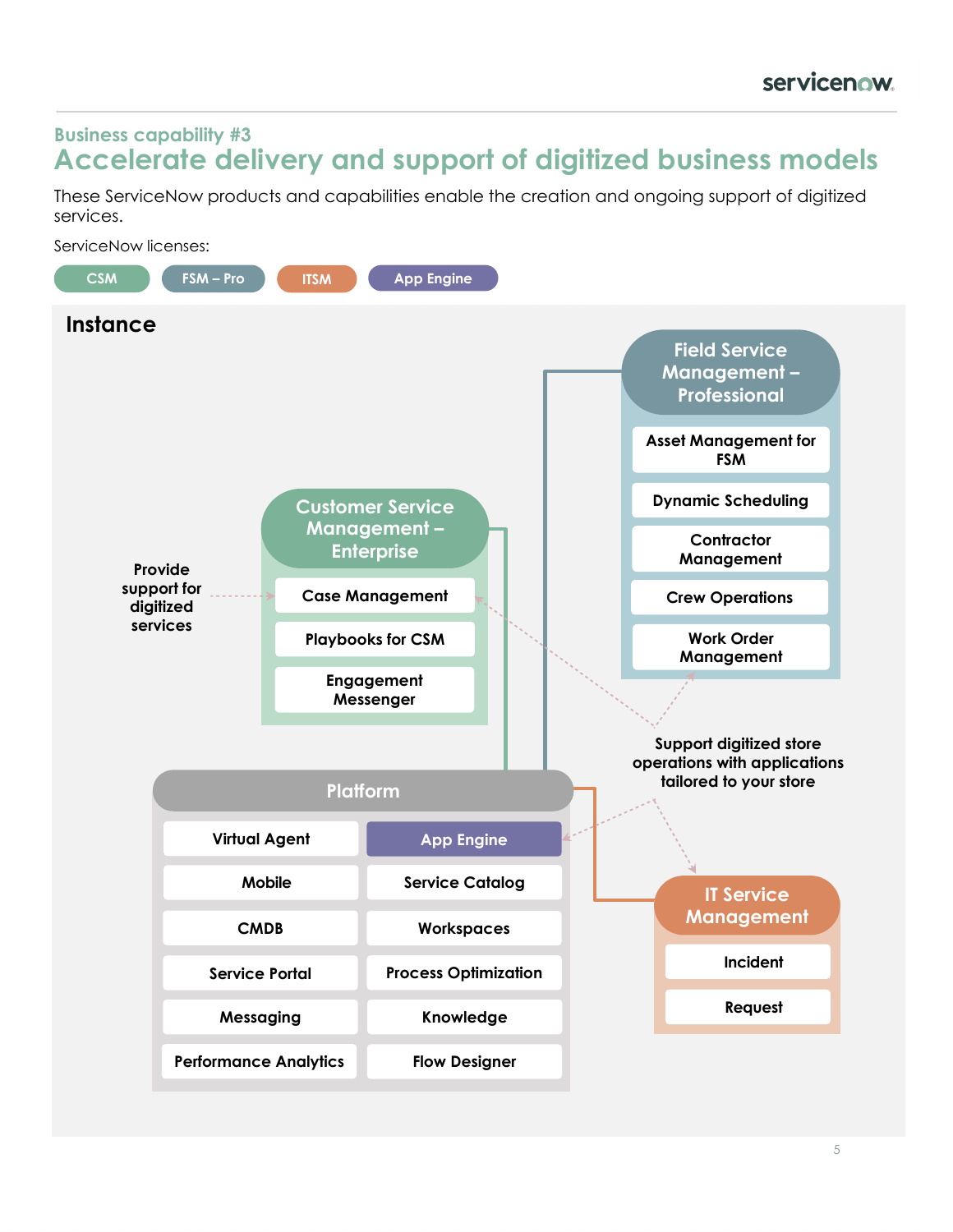### **ServiceNow product capability descriptions**

These descriptions of the ServiceNow product capabilities support the business capabilities covered in this document. **For full lists of product capabilities and license packages, refer to Servicenow.com***.*

| <b>Customer Service Management (CSM)</b>        |                         |                                                                                                                                                                                                                                                                   |
|-------------------------------------------------|-------------------------|-------------------------------------------------------------------------------------------------------------------------------------------------------------------------------------------------------------------------------------------------------------------|
| <b>Capability</b>                               | Package                 | <b>Description</b>                                                                                                                                                                                                                                                |
| <b>Case Management</b>                          | <b>CSM Standard</b>     | Manage interactions and SLAs, model account relationships, and<br>support outsourced services.                                                                                                                                                                    |
| <b>Industry Data Models</b>                     | <b>CSM Professional</b> | Enable companies to model households and internal business locations<br>to support industry vertical.                                                                                                                                                             |
| <b>Playbooks for Customer</b><br><b>Service</b> | <b>CSM Professional</b> | Manage case flows across teams by digitizing and automating service<br>processes.                                                                                                                                                                                 |
| <b>Proactive Customer Service</b><br>Ops        | <b>CSM Professional</b> | Monitor your customers' products and services to identify issues<br>proactively and fix them quickly.                                                                                                                                                             |
| <b>Service Owner Workspace</b>                  | <b>CSM Professional</b> | Manage and optimize IT services from a single, centralized application.                                                                                                                                                                                           |
| <b>Vendor Manager</b><br>Workspace              | <b>CSM Professional</b> | Manage and optimize vendor services.                                                                                                                                                                                                                              |
| <b>Process Optimization</b>                     | <b>CSM</b> Enterprise   | See how work flows through your organization to maximize process<br>efficiencies.                                                                                                                                                                                 |
| IT Operations Management (ITOM)                 |                         |                                                                                                                                                                                                                                                                   |
| <b>Capability</b>                               | Package                 | <b>Description</b>                                                                                                                                                                                                                                                |
| <b>ITOM Visibility</b>                          | <b>ITOM Standard</b>    | Get visibility across your on-premises, cloud, and serverless<br>infrastructure with Discovery. Drive service-aware operations and<br>get visibility into the relationships between your applications, IT<br>components, and cloud services with Service Mapping. |
| <b>ITOM Health</b>                              | <b>ITOM Pro</b>         | Replace event noise with insights and clarity. Identify issues before<br>they happen, with actionable alerts to reduce impacts on users<br>with Event Management.                                                                                                 |
| <b>Predictive AIOps</b>                         | A la carte              | Predict and prevent service issues and automate remediation.                                                                                                                                                                                                      |

| <b>IT Service Management (ITSM)</b> |                      |                                                                              |  |
|-------------------------------------|----------------------|------------------------------------------------------------------------------|--|
| Capability                          | Package              | <b>Description</b>                                                           |  |
| Incident                            | <b>ITSM Standard</b> | Restore services faster with intelligent routing and built-in collaboration. |  |
| Request                             | <b>ITSM Standard</b> | Provide employees with an intuitive self-service portal.                     |  |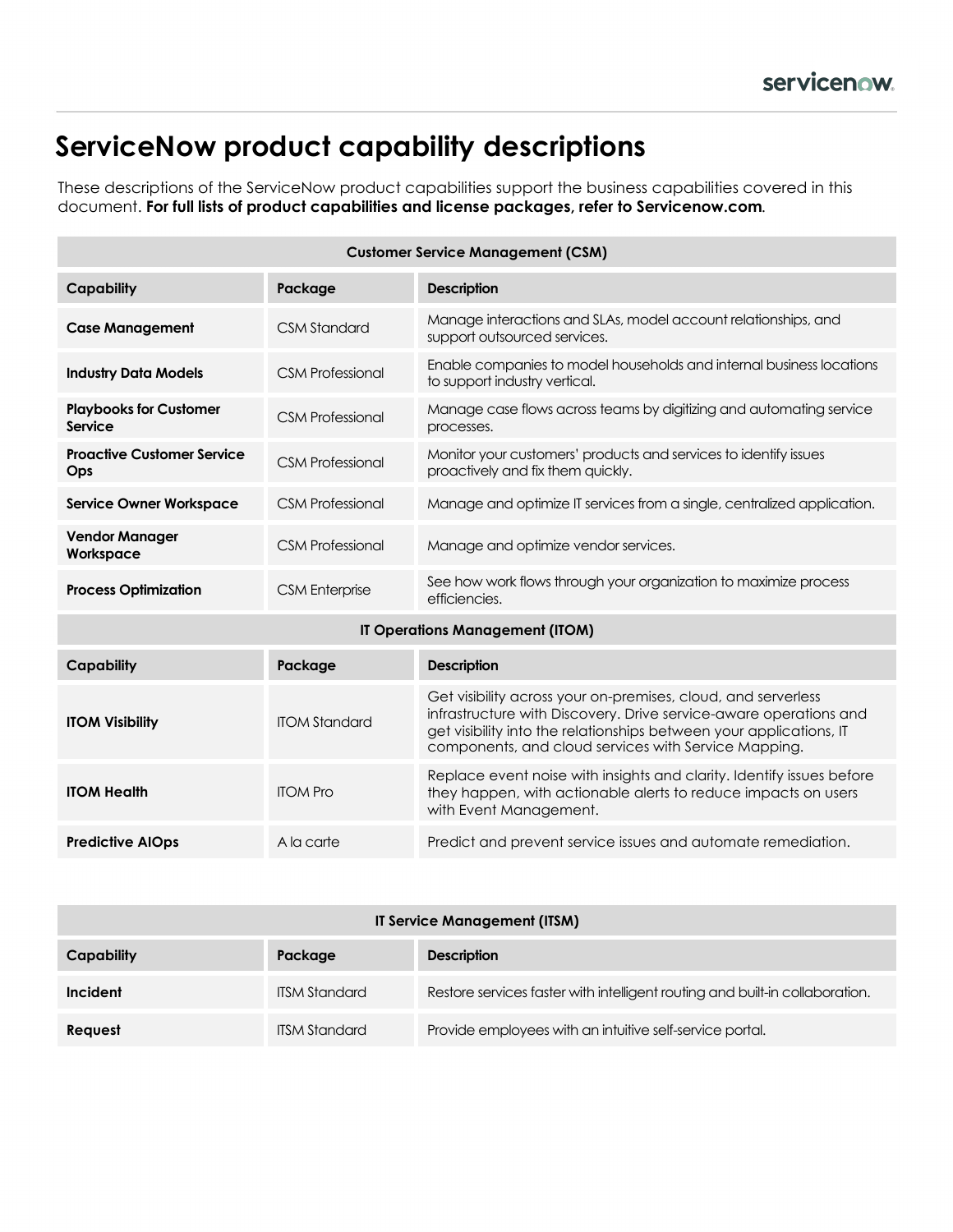# **ServiceNow product capability descriptions (continued)**

| <b>Field Service Management (FSM)</b>                         |                                                                                           |                                                                                                                   |  |  |
|---------------------------------------------------------------|-------------------------------------------------------------------------------------------|-------------------------------------------------------------------------------------------------------------------|--|--|
| <b>Capability</b>                                             | Package                                                                                   | <b>Description</b>                                                                                                |  |  |
| <b>Appointment Booking</b>                                    | <b>FSM Standard</b>                                                                       | Offer time windows for customers to make a selection and book an<br>appointment.                                  |  |  |
| <b>Asset Management for FSM</b>                               | <b>FSM Standard</b>                                                                       | Track locations, stock, and history for inventory and parts in a single<br>repository.                            |  |  |
| <b>Crew Operations</b>                                        | <b>FSM Standard</b>                                                                       | Simplify the process of managing technician teams and complex work<br>orders.                                     |  |  |
| <b>Contractor Management</b>                                  | <b>FSM Standard</b>                                                                       | Outsource your work order tasks by working with third-party<br>contractor companies.                              |  |  |
| <b>Dynamic Scheduling</b>                                     | <b>FSM Standard</b>                                                                       | Automatically schedule the best person for the task with the right<br>equipment.                                  |  |  |
| <b>Field Service Management</b><br><b>Customer Experience</b> | <b>FSM Standard</b>                                                                       | Provide customers with timely updates about their reported issues.                                                |  |  |
| <b>Planned Maintenance</b>                                    | <b>FSM Standard</b>                                                                       | Schedule maintenance automatically based on time and usage to<br>keep assets up and running.                      |  |  |
| <b>Work Order Management</b>                                  | <b>FSM Standard</b>                                                                       | Create, approve, qualify, or close work orders and manage SLAs<br>using the Field Service Management application. |  |  |
| <b>Capacity &amp; Reservation</b><br>Management               | <b>FSM Professional</b>                                                                   | Plan work distribution for your internal and external teams.                                                      |  |  |
| <b>Performance Analytics</b>                                  | <b>FSM Professional</b>                                                                   | Analyze trends with KPIs, metrics, and dashboards for field service.                                              |  |  |
| <b>Predictive Intelligence</b>                                | <b>FSM Professional</b>                                                                   | Use machine learning to make recommendations and improve<br>efficiency.                                           |  |  |
| <b>Virtual Agent</b>                                          | <b>FSM Professional</b>                                                                   | Resolve issues faster and scale your organization with intelligent<br>chatbots.                                   |  |  |
| <b>App Engine</b>                                             |                                                                                           |                                                                                                                   |  |  |
| Package                                                       | <b>Description</b>                                                                        |                                                                                                                   |  |  |
| <b>App Engine Starter</b>                                     | Provide starter tools to create your own apps. This package has custom table limits.      |                                                                                                                   |  |  |
| <b>App Engine</b>                                             | Provide advanced tools to create your own apps. This package has unlimited custom tables. |                                                                                                                   |  |  |